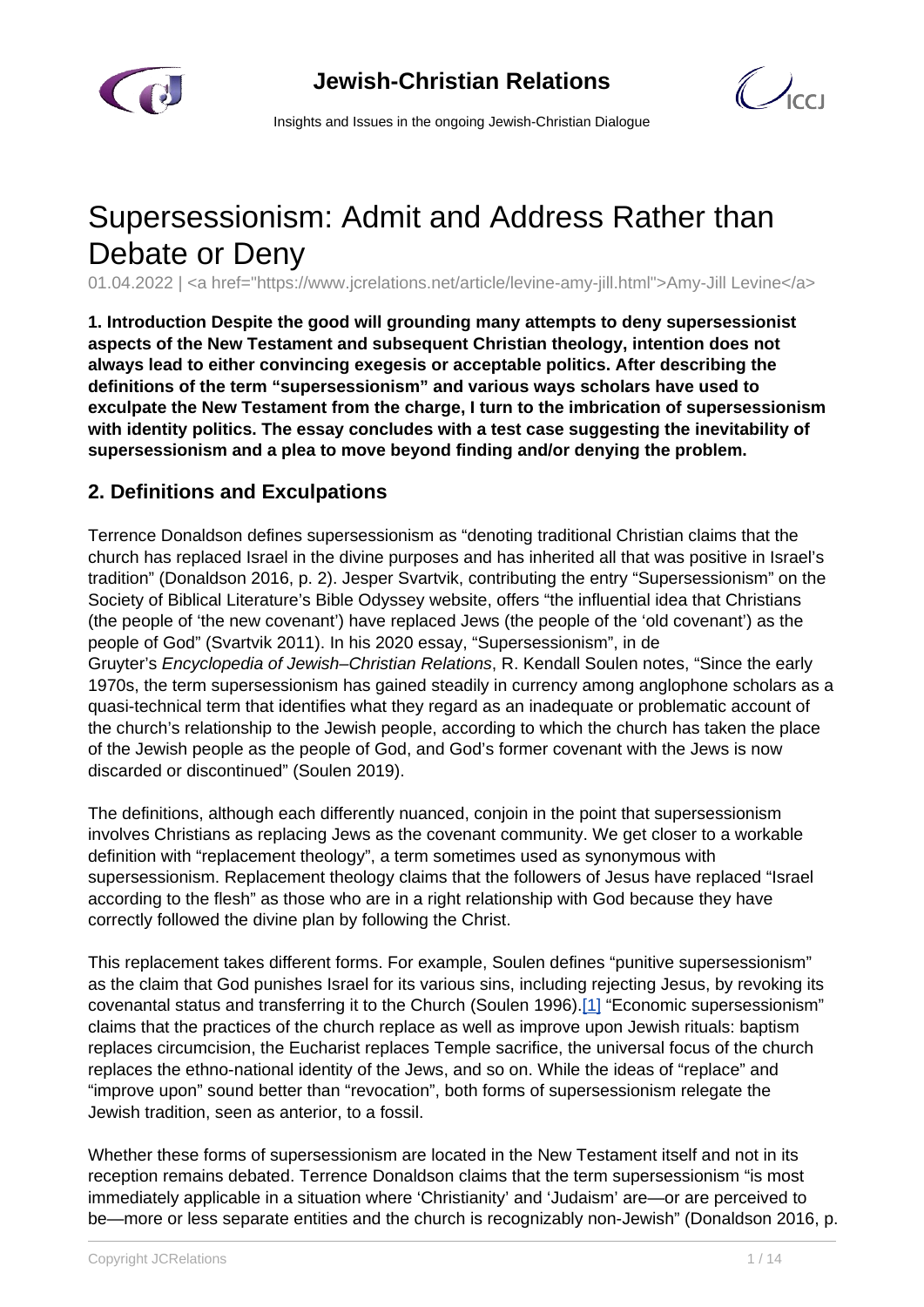7). His example is Justin's Dialogue with Trypho the Jew. This approach neatly mitigates if not exculpates supersessionist tendencies in the New Testament. Promoting a similar perspective is a 1987 document on Jewish–Christian relations produced by the Presbyterian Church USA. The PC (USA) proposes, "Sometime during the second century of the Common Era, a view called 'supersessionism', based on the reading of some biblical texts and nurtured in controversy, began to take shape. By the beginning of the third century, this teaching that the Christian church had superseded the Jews as God's chosen people became the orthodox understanding of God's relationship to the church. Such a view influenced the church's understanding of God's relationship with the Jews and allowed the church to regard Jews in an inferior light" (PC [USA] 1987). "Based on a reading of some biblical texts" evades the question of whether the text itself is culpable.

The New Testament text, in some places, can be seen as participating in punitive and economic supersessionist moves. While there is a theoretical concern that all meaning comes from the interpreter, to avoid determining whether a text is antisemitic, racist, sexist, etc., strikes me as the erasure of the author and so a colonizing move on the part of the reader. Texts are not innocent. Matthew depicts Jesus as not only a (re-)newed Moses but also as a New Israel. As Nicholas Schaser argues, "The Gospel of Matthew, in particular, presents Jesus' life as the biblical story of Israel in review, so that by the end of Matthew's narrative, that which happened to Israel also happens to Jesus". (Schaser 2017, p. 1). Jesus, the new Israel, descends to Egypt on the initiative of Joseph son of Jacob, returns from Egypt, and experiences an Exodus of sorts with the Jordan River standing in for the Re[e]d Sea. Jesus, the new Israel, enters the wilderness to face temptation, but where Israel fails by worshiping the golden calf, the new Israel, Jesus, insists "Away with you, Satan! for it is written, 'Worship the Lord your God, and serve only him'" (Matthew 4.10, quoting Deuteronomy 6:13). As the embodiment of Israel, Jesus then threatens to make redundant his fellow Jews, fleshly Israel. The "light to the nations" (Isaiah 46:2; 49:6) for Matthew is not Israel, but the disciples of Jesus, who are "the light of the world" (Matthew 5:14). The light they receive comes from Jesus. As for the "Jews", for Matthew, the "Jews" (oi Ioudaioi) are those who claim Jesus's disciples stole his body (Matthew 28:15, a verse strategically placed before the great commission of 28:19 to "make disciples of all the gentiles", *panta ta ethne*). They can also be seen as "all the people" (pas ho laos) who demand the crucifixion of Jesus (27:25). Finally, the Parable of the Wicked Tenants (21:33–44) depicts the tenants as killing the "son" and "heir" and, as a result, Jesus proclaims, "the kingdom of God will be taken from you and given to a people (ethnos) that produces the fruits of the kingdom" (21:43). Because the parable is addressed to the (oddly combined) "chief priests and the Pharisees" (21:45), some commentators have argued that the covenant with Israel (Jews) remains, and the critique is only of the leaders. The problem with this reading is that Israel (Jews) chose to follow these leaders, and in particular the Pharisees.

For Matthew, whatever covenantal benefits accorded the Jews can be seen as having been transferred to the followers of Jesus, Jewish and gentile, but now seen as part of the ekklesia, the assembly gathered in Jesus's name, and not part of the synagoga, which, for Matthew, are alienated from the covenant community around Jesus; the synagogues are "their synagogues" (Levine 2011). Ekklesia is the Septuagint's translation of yachad and thus can be seen as still within a Judaic context. However, the literary import of the Gospel distinguishes synagogues (where Jews gather) and the ekklesia of the new community formed around Jesus.

In John's Gospel (8:12), Jesus proclaims himself "the light of the world". For John, Jesus is also the New Temple as well as the new locus of what had been Temple sacrifice. He is the "lamb of God who takes away the sin of the world" (1:29 cf. 1:36), and the role of the temple is transferred to "the temple of his body" (2:21). Regarding the covenant community, John uses the term "Israelite" only once, in relation to Nathanael, "truly an Israelite in whom there is no deceit" (1:47), and this Israelite is destined to be a follower of Jesus. As for "the Jews" (*oi Ioudaioi*), they are "children of the devil" (John 8:44). The title of Adele Reinhartz's study of John epitomizes the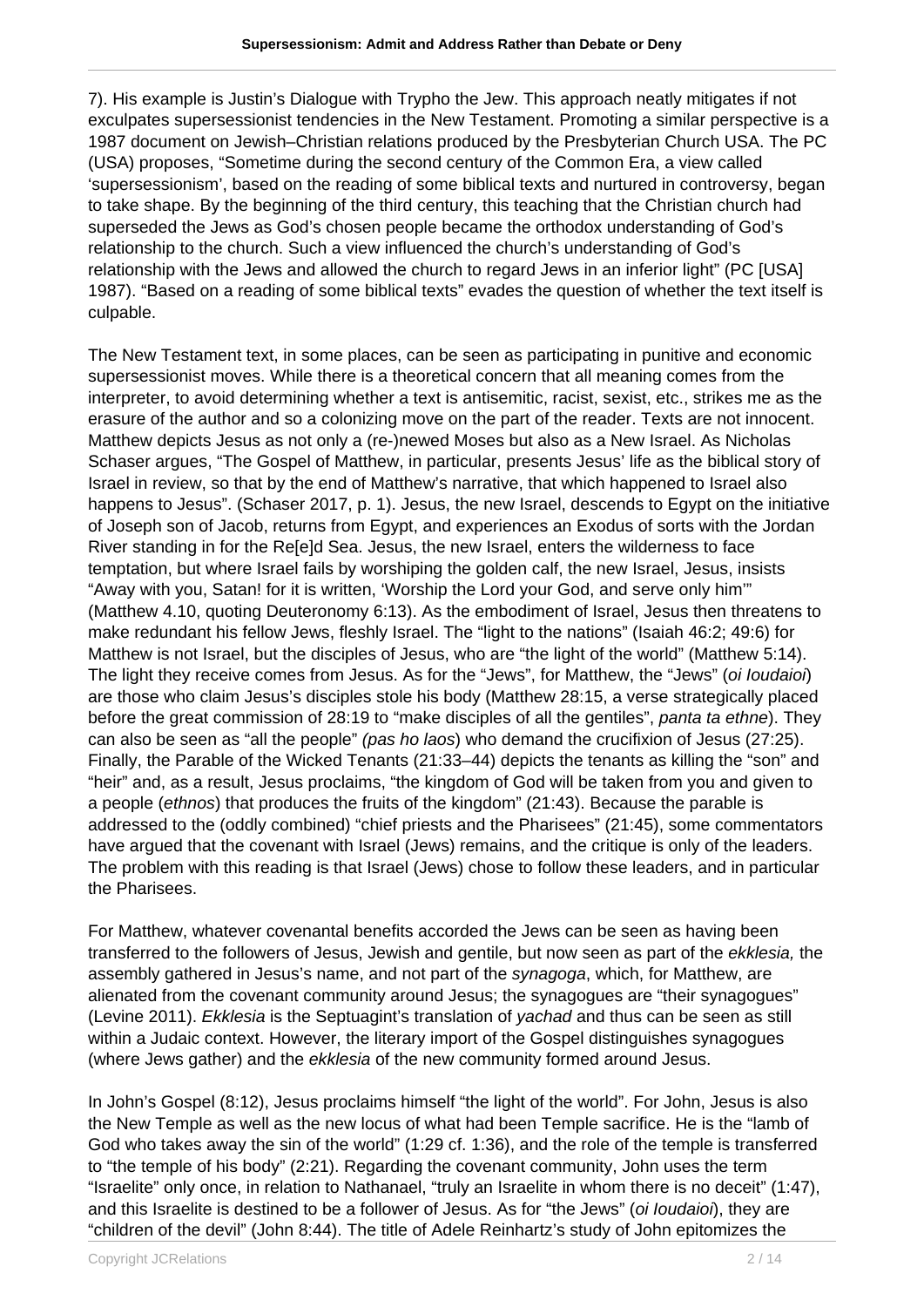Fourth Gospel's view of Jews: Cast Out of the Covenant: Jews and Anti-Judaism in the Gospel of John (Reinhartz 2018).

The Epistle to the Hebrews, despite its attention not to the Jerusalem Temple but to the wilderness shrine, moves into supersessionism. Claims that New Testament texts celebrating the value of what came to be known as the Old Testament preclude supersessionism fail: endorsing an antecedent Scripture as valuable is not the equivalent of endorsing the ongoing covenant of Jews who, while holding the same texts sacred, do not follow Jesus (Levine and Brettler 2020). For Hebrews, Jesus is better than and thus replaces the priesthood, the sacrificial cultus, and various other covenants. The author even applies Jeremiah 31?s eschatological image of the new covenant to Jesus and concludes, "In speaking of "a new covenant", he has made the first one obsolete. And what is obsolete and growing old will soon disappear" (Hebrews 8:13). Granted, this obsolescence has not happened yet, and granted as well that Jewish eschatology, following Jeremiah 31, can accommodate similar obsolescence of earlier Torah. However, there is a difference between recognizing that in the messianic age some practices are no longer needed and affirming in the messianic age that Jesus is the replacement for such practices.

The moving of Israel's covenantal role away from Jews (i.e., Israel according to the flesh) can also be found in the Deutero-Pauline letters. For example, when the Jewish body of Jesus is seen as the locus of Jewish/gentile reconciliation—as in Ephesians 2:16, Colossians 1:20, and especially Colossians 1:22: "He has now reconciled in the body of his flesh through death"—then there is no longer a need for Israel according to the flesh. In this new body, the component part of Judaism is no longer recognizable (Buell 2005).

Finally, the New Testament also engages in superseding pagan views. The author of the Book of Acts, after insulting the residents of Athens by describing them as doing "nothing but telling or hearing something new", presents Paul's speech on the Areopagus (Mars Hill). The apostle commends (whether facetiously or not depends on the performance) his Athenian audience for being "extremely religious" and then remarks on their altar inscribed "to an unknown god" (Acts 17:23). Paul explains that he can identify this deity, the "Lord of heaven and earth" (Acts 17.24). The talk is supersessionist: the altar to the unknown god points to the God of Israel.

Ironically, whereas for centuries readers have understood Paul to be engaging in supersessionism, at least in terms of its economic and punitive variations, he does neither, at least in his Epistle to the Romans, and several early commentators noted this (Gager 2015). Paul insists in Romans 11:29 that "the gifts and the calling of God are irrevocable" and assures his readers in Romans 11:26a that "all Israel will be saved" with Israel here meaning "ethnic Jews". Paul secures that meaning by the following prooftext in 11:26b, "as it is written, 'Out of Zion will come the deliverer; he will banish ungodliness from Jacob'" (paraphrasing Isaiah 59:20).

On the other hand, we do have that pesky earlier text, 1 Thessalonians 2:14b?16, which does look like it is moving into replacement theology. Paul describes the Jews (*loudaoi*)—or, if one must, Judeans—as those who "killed both the Lord Jesus and the prophets, and drove us out; they displease God and oppose everyone by hindering us from speaking to the Gentiles so that they may be saved. Thus they have constantly been filling up the measure of their sins; but God's wrath has overtaken them completely (eis telos)". The passage can be an interpolation, but I doubt it.

These and other examples are well known to readers who study the questions of anti-Judaism and supersessionism in the New Testament. I cite them here to show why Christians for centuries believed that "the Jews" lost their covenantal status, whether for rejecting Jesus's message, for killing him, or for being children of the devil and thus never having the covenant in the first place. Thus, it will be theologians, concerned that God not be seen as unfaithful to ancient promises, rather than exegetes who will need to make the case against supersessionism.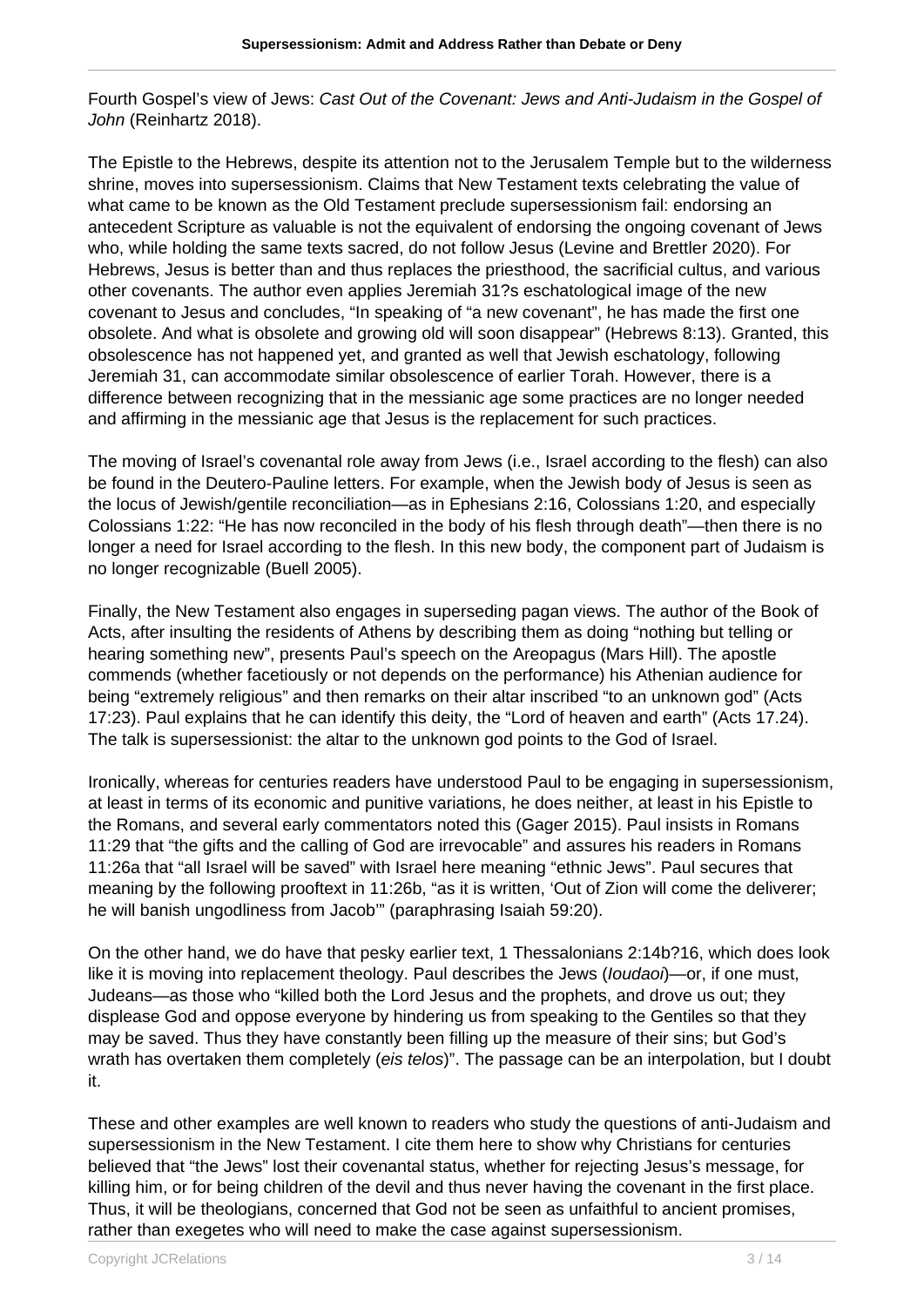Mitigating the supersessionist import of such passages are various historical-critical arguments, which all remain speculative. For example, claims that John and Matthew reflect intra-Jewish debates and therefore cannot be supersessionist fail, since, first, we do not know if either evangelist was speaking to people who saw themselves as "Jews" (I doubt it) and, second, intra-Jewish debates does not preclude supersessionism.

Another mitigation, and one that I have put forward (Levine 2021, p. 150), is that in the New Testament, there is "no clear revocation of the promise of the Land, or of the covenant with the Jewish people". None of these texts make the revocation of the covenant explicit. We choose how to read.

A possible mitigation can be found in Soulen's correct observation that scholars have extended the term supersessionism to refer to "any claim that one religious community is superior to another" and thus the term "risks losing its diagnostic usefulness" given that "many if not most religious truth claims would seem to imply supersessionism" (Soulen 2019). Thus, rabbinic Judaism can be seen as superseding and replacing priestly Judaism. Pirke Avot begins, "Moses received Torah at Sinai and handed it on to Joshua, Joshua to elders, and elders to prophets, the prophets handed it on to the men of the great assembly" (Avot 1.1). The list continues to include the Hasmonean Simon ben Shetah (Avot 1.8–9), the famous Hillel and Shammai (1.12–15), Rabban Gamliel (1.16), and, in Avot 2, into the third century C.E. with Rabban (Rabbi Judah ha-Nasi) and his son. Written out of this tradition are the priests, and so rabbinic Judaism supersedes the priestly tradition.

All religions, I suspect, have supersessionist tendencies. All propose, albeit in various ways, that they have improved upon an anterior or rival tradition, and most argue that if they are right, then rival groups must be wrong or at least lacking. Rather than see this extended definition as a problem, I prefer to flip the argument and see this extended definition as a good entry into acknowledging Christianity's own supersessionist tendencies. Christians do it, Jews do it, we all do it. However, we can determine ways of doing it that are less harmful and perhaps even helpful.

For example, David Novak finds that supersessionism as "inner" Jewish and "inner" Christian views help in self-definition; they explain to insiders why their tradition matters, indeed, why it matters more than other traditions. Benevolently, a supersessionist movement can claim that other movements have teachings that are true or worthy of reading. They can claim that other movements are to be honored for climbing up the same mountain (whether those other movements think they are climbing the same mountain is another question). Minoritized groups, as the followers of Jesus were, in both pagan and Jewish first and second century contexts, can find supersessionist views helpful in the process of self-definition and maintaining their identity despite majority critique.

Complementing "inner" supersessionism, Novak offers two additional classifications. First, he speaks of "the 'eschatological horizon' of soft supersessionism", or, in my rephrasing, simply "eschatological supersessionism". This form appears in the classical Christian view that, at the Parousia, when Jesus returns, the Jews will acknowledge him. Intimations of this idea appear in Romans 9–11, where Paul describes a temporary hardening placed by God upon the Jews, so that the full complement of the gentiles can hear and accept the good news of Jesus. Then, says Paul, "all Israel will be saved" (Romans 11:26). Paul is not speaking of a two-track system (Gaston 1987; Gager 1983; for critique see Donaldson 2006; Novenson 2022), where Jews are "saved" under the Sinaitic or Abrahamic covenant and gentiles are "saved" by the faith of Christ; for Paul, the Christ has universal import. Additionally, for Paul, "Israel" here means his fellow Jews.

Luke participates in such eschatological supersessionism in anticipating that the Jews will welcome Jesus at the Parousia. For Luke, there is no "triumphal entry" in that Jerusalem does not welcome Jesus as the son of David claiming his throne. In Luke's account, it is not the "people" who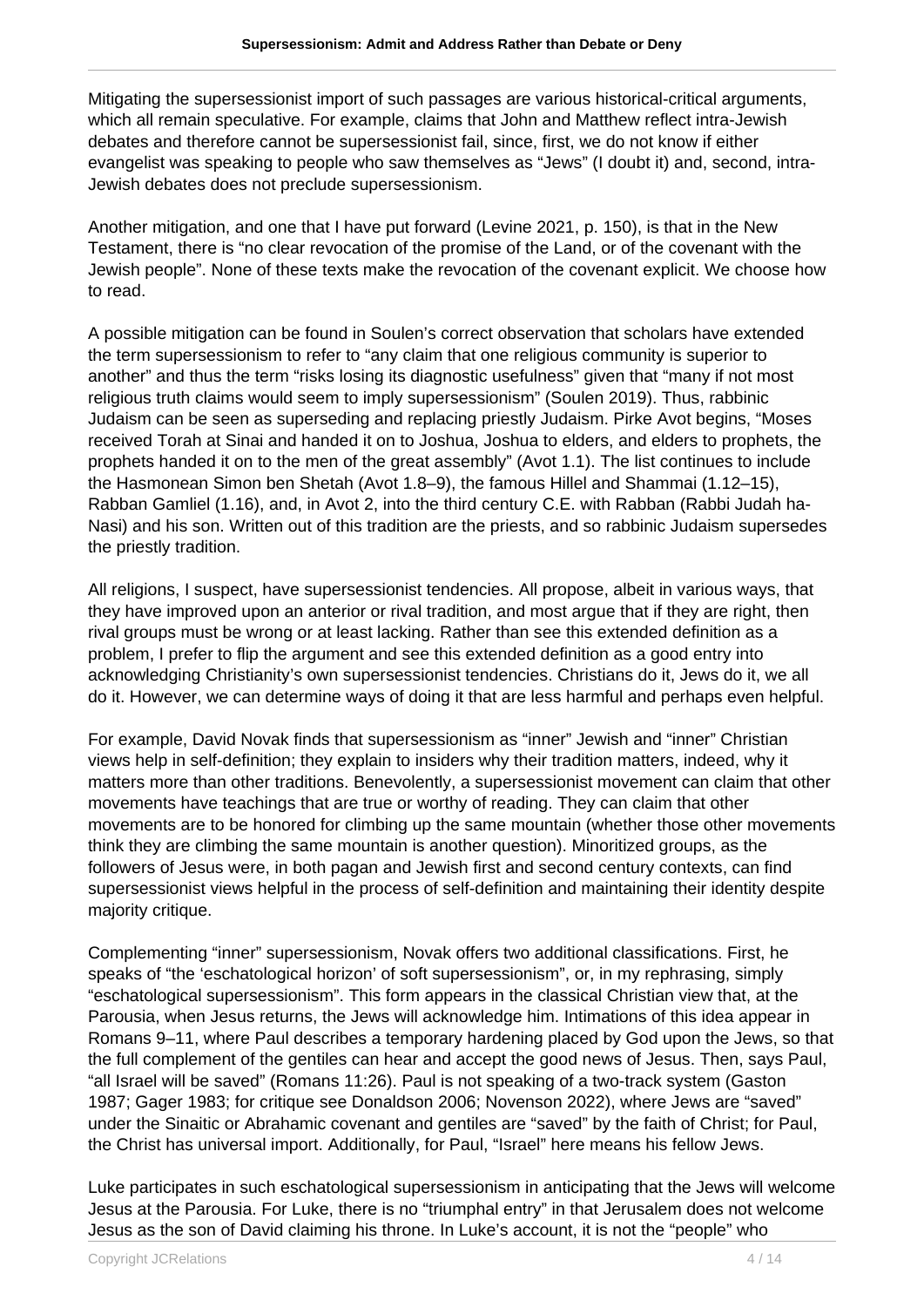welcome Jesus, but only his "disciples" who praise God for the deeds of power they had seen (Kinman 1999). Jerusalem is represented by the Pharisees, in their last Gospel appearance, who advise Jesus, "Teacher, order your disciples to stop" (Luke 19:39). While Matthew (21:9) and Mark (11:9) have the crowds quote Psalm 118:26, "Blessed is the one who comes in the name of the Lord", at Jesus's entry into the city, Luke places the quote on Jesus's lips and well before he arrives at Jerusalem. Jesus tells the crowds, following his lament over the city, "See, your house is left to you. And I tell you, you will not see me until [the time comes when] you say, 'Blessed is the one who comes in the name of the Lord'" (Luke 13:35; Oliver 2021).

Second, Novak distinguishes between "soft" or "minimal" supersessionism and "hard" supersessionism. For Novak, soft supersessionism "refers to a community's belief that it is superior in some essential respect to other religious communities, but does not deny them all salvific value" (Novak 2019; cf. Novak 1992). In his view, such an approach is "an acceptable and indeed necessary belief for both Judaism and Christianity". Conversely, he finds hard supersessionism, which does deny soteriological worth to any other group, unacceptable. Novak finds such unacceptable views in Christian circles, such as among Catholics who reject Nostra Aetate, but also in Jewish circles that "identify Christianity with the pagan or idolatrous practices that Judaism overcame" (Novak 2019; see also Ben-Johanan 2022).

The answer to the question as to why hard supersessionism is "unacceptable" needs to be argued rather than presupposed. It may not sound nice, in a culture that prizes interfaith conversation over isolationism or even parochialism, but whether it is theologically unacceptable is another matter. Novak notes, "For hard supersessionists, the only option for Jews is conversion to Christianity. This means an abandonment of Judaism". I see why for Jews this option is (obviously) unacceptable. It is less clear to me why it would be unacceptable to Christians. A Christian might conclude that Judaism finds its purpose in Christianity.

It appears that for Novak, at least one of the problems with hard supersessionism is that it precludes Jewish–Christian dialogue. However, why have such dialogue, which hard supersessionists on both Jewish and Christian sides reject, is yet another question. For Novak, one rationale of dialogue is to confront a pernicious third group: "For the past fifty years or so, both Jews and Christians have had to confront a common enemy, militant secularism, whose anti-Christian stance involves a public rejection of the most Jewish aspect of Christianity". The problem, as I see it, is with the "militant" rather than with the "secularist".

For those on the more liberal side of the religious and political spectrums, I think there is another answer to the question of why hard supersessionism is to be rejected. Hard supersessionism fails the present-day test of multiculturalism, which values the other's self-identified otherness. This is why it is only after the Shoah that questions of supersessionism have gained traction in theological and ecclesiological studies. The discussion is made necessary not only by the theological question of how the church is to assess the divine promises to the Jews, and not only by the ecclesiological question of whether Jews who affiliate with Christian communities can continue to engage in Jewish practices such as ritual circumcision, kashrut, and observance of the Sabbath on Saturday (along with the Lord's Day on Sunday). The discussion is made necessarily for ethical reasons: how are Christians to assess the contributions of both church teachings and the actions of individual church members to Nazi ideas, and Nazi actions.

While several New Testament passages can be read as contravening supersessionism by insisting that the covenant with the Jewish people is still valid, others move into replacement theology. The same point holds, mutatis mutandis, for rabbinic and post-rabbinic commentary regarding Christians. It might be better for Jewish–Christian relations were each group to admit that their texts are in many places supersessionist rather than engage in exegetical gymnastics to have the texts say otherwise. Theology and ethics, rather than historical-critical exegesis, is the best way of addressing supersessionist teachings.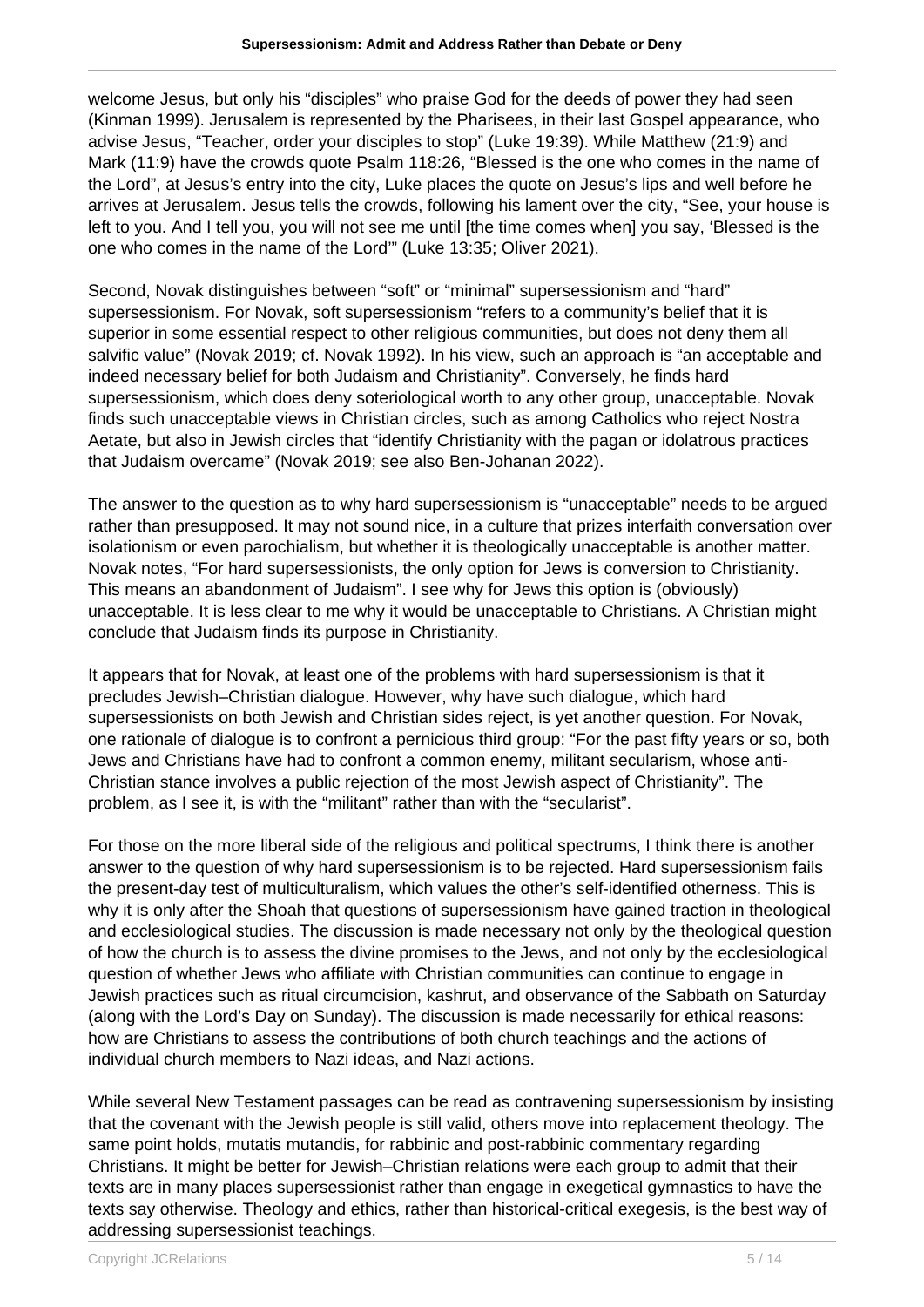## **3. Supersessionism and Identity Politics**

Christians on the whole believed that the covenant had passed from Israel according to the flesh to the Church; Jews believed that it had not. Supersessionism was more presumed than debated. The debates and the persecutions were not over the status of the covenant as much as they were over Incarnation, the Eucharist, the Talmud, whether Jesus fulfilled prophecy, and so on. Nor was supersessionism the primary prompt for attacks on Jewish communities, from Constantine through the inquisition and the blood libels in the ghettos, and so on. Persecutions of Jews were not based primarily on the view that the church had replaced Jews. They were based on Christian views on the Jews' failure/refusal to make Christian confession, the view that Jews were children of the devil, that they sought to undermine Christian teaching, that they had alternative understandings of biblical books, that the Talmud blasphemed Jesus, rumors that Jews were killing Christians for their blood, by the sheer fact of Jewish persistence, and so on. However, supersessionism certainly made it easier for Christians to promote such teaching. Thus, we have the question as to why today supersessionism and not these other concerns, is receiving so much attention.

Each group took a supersessionist stance—sometimes soft; more often hard—over and against the other. Today, supersessionism is of interest, not only, and I think not primarily, because of either exegesis or theology. Supersessionism is of interest because of ethics and, now, identity politics. Here are seven (a good biblical number) reasons why supersessionism is of interest today.

First, many Christians have come to realize that various forms of supersessionism underlie Jewhatred, and Jew-hatred can turn and, far too often, has turned to Jew-murder. While arguments against New Testament supersessionism may not pass exegetical muster—to read the text as against supersessionism is an exegetical choice, e.g., by promoting Romans 9–11 over John 8—Christian theologians have felt the need to address how Christian claims have diminished if not dismissed Jewish viability. Soulen quotes Franklin Littell: "To teach that a people's mission in God's providence is finished, that they have been relegated to the limbo of history, has murderous implications, which murderers will in time spell out" (Littell 1975, p. 2). Technically, this is not quite what happened in all places. Augustine did not think that the people's mission was finished; the mission included bearing witness and suffering. Supersessionism contributed to the horrors, but it was not the primary prompt

Second, discussion of the ongoing covenant with Israel necessarily raises questions of ethnocentrism and, by extension, racism. For example, Jews generally self-define as a people (Hebrew: am) with a common language (Hebrew), ancestry (patriarchs and matriarchs; membership primarily, but not exclusively, based on descent), land (the land of Israel), and ethos (Tanakh/Talmud, variously interpreted) and not just as a community held together by faith (see Batnitzky 2011; Gottlieb 2011).[2] Christians who affirm that the Jewish people have some special standing as a covenant community will need to determine how Jews, who insist on retaining a Jewish identity (variously defined), fit into an organization that has for centuries seen itself as proclaiming not only "there is no Jew or Greek" (Galatians 3:28), but also that "in his flesh he has made both groups into one and has broken down the dividing wall, that is, the hostility between us. He has abolished the law with its commandments and ordinances, that he might create in himself one new humanity in place of the two, thus making peace, and might reconcile both groups to God in one body [or reconcile both of us in one body for God] through the cross" (Ephesians 2:14b?16a).

This question of the Jewish presence not only outside the church but also within the "body of Christ" has become more pressing given the increasing exegetical and theological sophistication of arguments offered by branches of messianic Judaism that are seeking recognition not as "Christians" but as Jewish Christ-followers. Churches that were content with an eschatological supersessionism, and even congregations that had eschewed a mission to the Jews now have to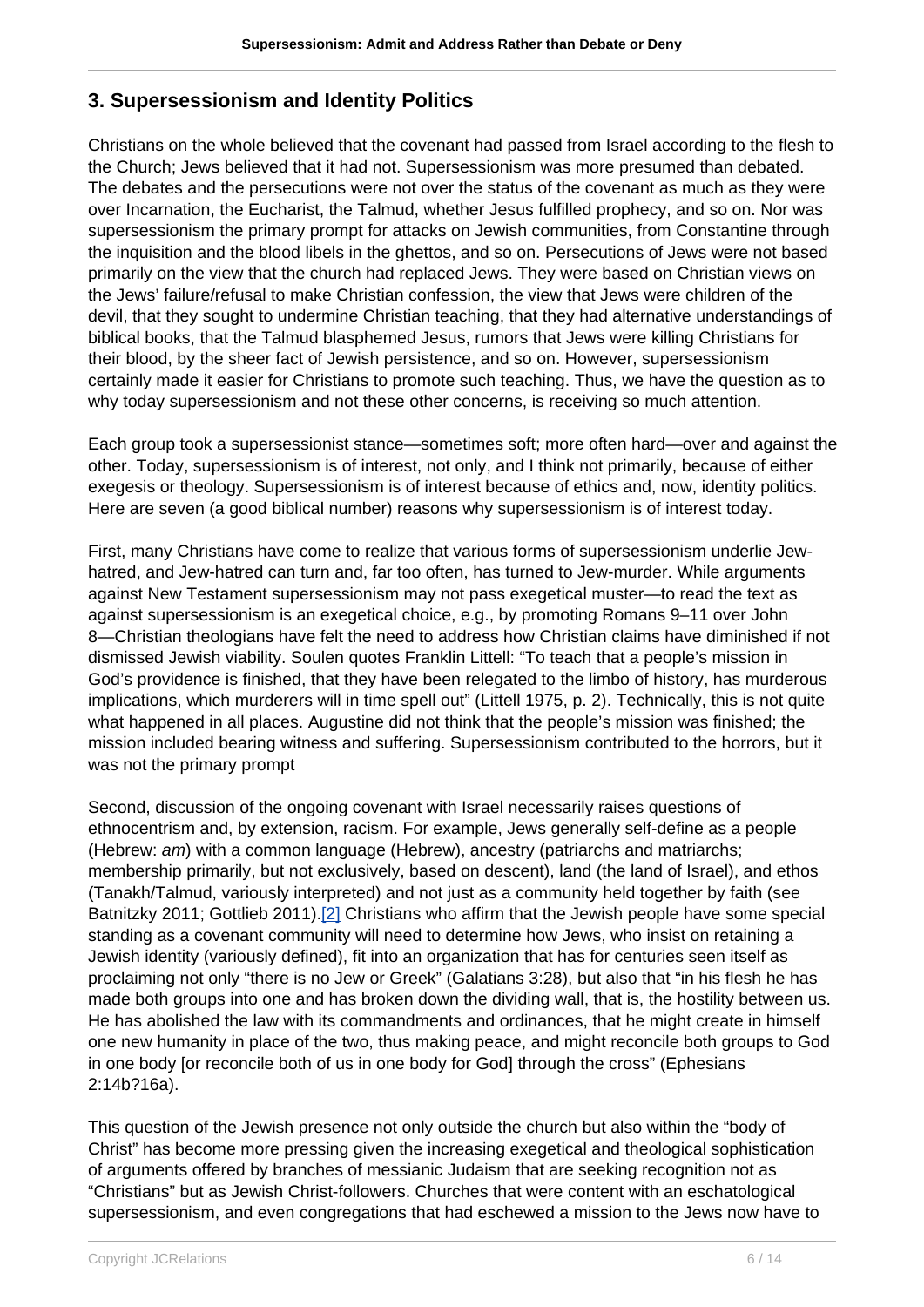address Jews who accept the Lordship of Jesus not at the eschaton, but today, and who also insist on retaining Jewish practice (Kinzer 2015).

Third, Christian supersessionism or replacement theology presumes, in various forms, that whatever privileges and responsibilities Israel/Jews had have been transferred to the followers of Jesus. In this revision, the church becomes the new "chosen people" or, as 1 Peter 2:9 tells its Jesus-following audience, "But you are a chosen race (*genos eklekton*), a royal priesthood, a holy nation, God's own people, in order that you may proclaim the mighty acts of him who called you out of darkness into his marvelous light". This view of a "chosen race" also moves necessarily into categories of ethnocentrism and, anachronistically, racism. Christians will need to determine if this language of "chosenness" retains any value whether for their view of Jews or for their selfidentification.

Fourth, churches with a focus on membership based on faith, an entry point with baptism, and a complementary lack of focus on a homeland may question why any ethnic group should be "chosen" or seen as possessing special covenantal promises (Nelson 2021). The questioning is particularly acute when the promises include that of the land of Israel. While some Christians adopt various kinds of "Christian Zionism", others see Jews, defined whether implicitly or explicitly, as a religion rather than an ethnic group or people, as inappropriately claiming a homeland. Evangelicals, who hold that the promises to the Jews include the land of Israel, and that the promises are being fulfilled with the Jewish state, disagree with liberal Protestants who see Israelis as settler-colonialists (an odd definition, since they are not sent by any state to settle and since they are returning to their homeland) and by others who, in support of Palestinian selfdetermination and against sectarian rule, argue there should be no Israeli qua Jewish state at all (discussion in Nelson and Gizzi 2021).

Fifth, Christian communions that find the need to address supersessionism are, I suspect, primarily comprised of majority-culture individuals. Minoritized church bodies in the West as well as churches in areas where there are few to no Jews, where there is little if no distinction made between Jews as a people and the state of Israel, where there is no cultural memory of the Shoah, and where Jews code as "white", may be more likely both to appropriate ancient Israel's identity and to be less concerned about what most Jews and many non-Jews identify as antisemitism. Thus, it may be that the addressing of Christian supersessionism will be considered by some Christians to be a matter of "white privilege" (see Badiel 2021).

Sixth, discussion of supersessionism holds implications for how Christians are to understand Jesus's Jewish identity. If Christians determine Jesus's own Jewish identity as accidental, irrelevant, or a stand-in for other minoritized identities (Jesus as Black, queer, etc.), then by extension, the Jews qua Jews become irrelevant as well. This argument takes two forms: one concerning the actual body of Jesus and the other concerning its Jewish particularity.

Jesus's body is, for the New Testament canon, malleable, whether related to the "church" (Ephesians 5.23; Colossians 1.18, 24), or slain lamb, or warrior (Revelation). The malleable body can become a hybrid or something other than a body marked by boundaries: it is no longer just male but also female, in that it gives birth to the church by blood and water (John 19); it is no longer flesh but also a type of spirit, in that it walks through walls (John 20). It is a body, but it is not bound by any markers. Whether the circumcision Luke 2:21 reports somewhat obliquely (Luke says, "After eight days had passed, it was time to circumcise the child"; Luke does not actually report the circumcision) was visible on the body of the resurrected Jesus remains a matter of debate (Jacobs 2012), and the Roman Catholic Church abolished the "feast of the circumcision" in 1960. If Christian feminists want to claim that the male body of Jesus is irrelevant, then for theologians to claim that the Jewish body has meaning qua its Jewishness, then the arguments are at best inconsistent.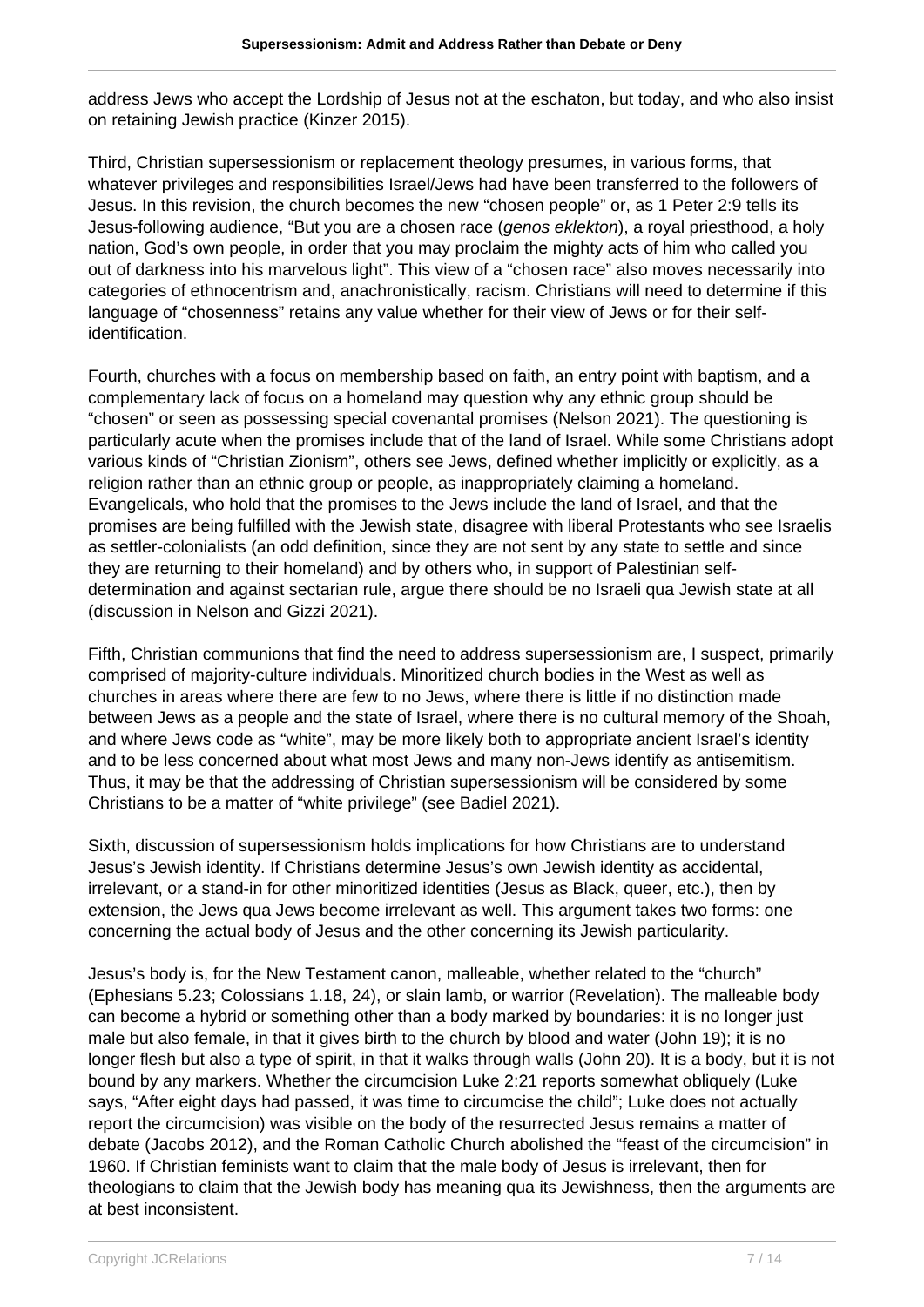Seventh, the related topic: the question of Jesus's Jewish body extends beyond categories of gender to categories of contextual identification, as R.S. Sugirtharajah's Jesus in Asia exemplifies (Sugirtharajah 2018).[3] Jesus becomes, in the Christian imagination, what particular Christians, embedded in their own time and place, need him to be. In such cases, his Jewish identity is usually ignored. Sometimes, it is instrumentalized in a way that Jews, then and now, might not recognize. For example, Brian Bantum sees the Christ as a "mulatto", a hybrid of divine and human, but also a mulatto in terms of having gentile ancestors (e.g., the "impure" Ruth (Bantum 2010)) as noted in Matthew's genealogy. The problem here, aside from the idea of hybridity as not allowing both fully human and fully divine, is that Jews were, at the time of Jesus, not simply (self-)defined as people only born into the tradition. People could convert to Judaism, and for the majority of Jews, they were then accorded all the rights as those born into the system. Thus, gentiles in Matthew's list of Jesus's ancestors do not make the descendants non-Jewish. Jews recognized the figures listed—Tamar, Rahab, Ruth, and Bathsheba—as members of the community. Ruth epitomizes the convert. Otherwise put, Jews at the time of Jesus would not have seen Jesus as somehow 'less of' a Jew because of his gentile ancestry. $[4]$  The argument, part of the myth of the gentile Galilee (Chancey 2002), has post-colonial traction, as it allows various groups to identify with Jesus. The identification comes at the expense of his Jewish identity. By extension, if his Jewish identity is irrelevant, the follower of Jesus has no reason to see anyone's Jewish identity as having any covenantal implications. A helpful counter to this view is now found in Barbara Meyer's study of Jesus the Jew in Christian memory (Meyer 2020).

The idea of a "chosen people" today has baggage. Christian claims to have universalized the category presume that the universal is always better than the particular. However, that is an argument that the majority makes at the expense of the minoritized. Moreover, that claim is an example of privilege.

#### **4. Can We Tell Supersessionism When We See It? The United Methodist Test Case**

Christians can and have claimed that the church is the "new Israel" and "true Israel". It is even been argued that Matthew makes the same claim (Trilling 1964). When a Christian today identifies with ancient Israel's escape from slavery, is that a matter of the Christian as part of a "new" or "true" Israel? Is it cultural cooptation, or respectful borrowing? Given that the Church decided to keep rather than jettison Israel's Scriptures, how is supersessionism to be avoided when Christians read themselves back into Jewish history? One step is to acknowledge that this earlier material is Jewish history. Jews, in turn, do well to acknowledge that the "Old Testament" (which is not the same thing as the Tanakh) is part of the Christian canon (Levine and Brettler 2020).

The following examples, modeling what I think is soft supersessionism, show how hard-wired the idea of the church as the New Israel is in the Christian imagination. Yet whether these examples are forms of supersessionism remains an open question, and that very question shows how difficult the subject is.

The Book of Discipline of the United Methodist Church offers the following well-meaning but vague and possibly theologically incoherent claims:

"As Christians, we stand firm in our belief that Jesus was sent by God as the Christ to redeem all people and that in Christ the biblical covenant has been made radically new. While church tradition has taught that Christianity superseded Judaism as the 'new Israel', we do not believe that earlier covenantal relationships have been invalidated or that God has abandoned Jewish partners in covenant.

We believe that just as God is steadfastly faithful to the biblical covenant in Jesus Christ, likewise God is steadfastly faithful to the biblical covenant with the Jewish people, and no covenantal relationship is invalidated by the other. Further, we are mysteriously bound to one another through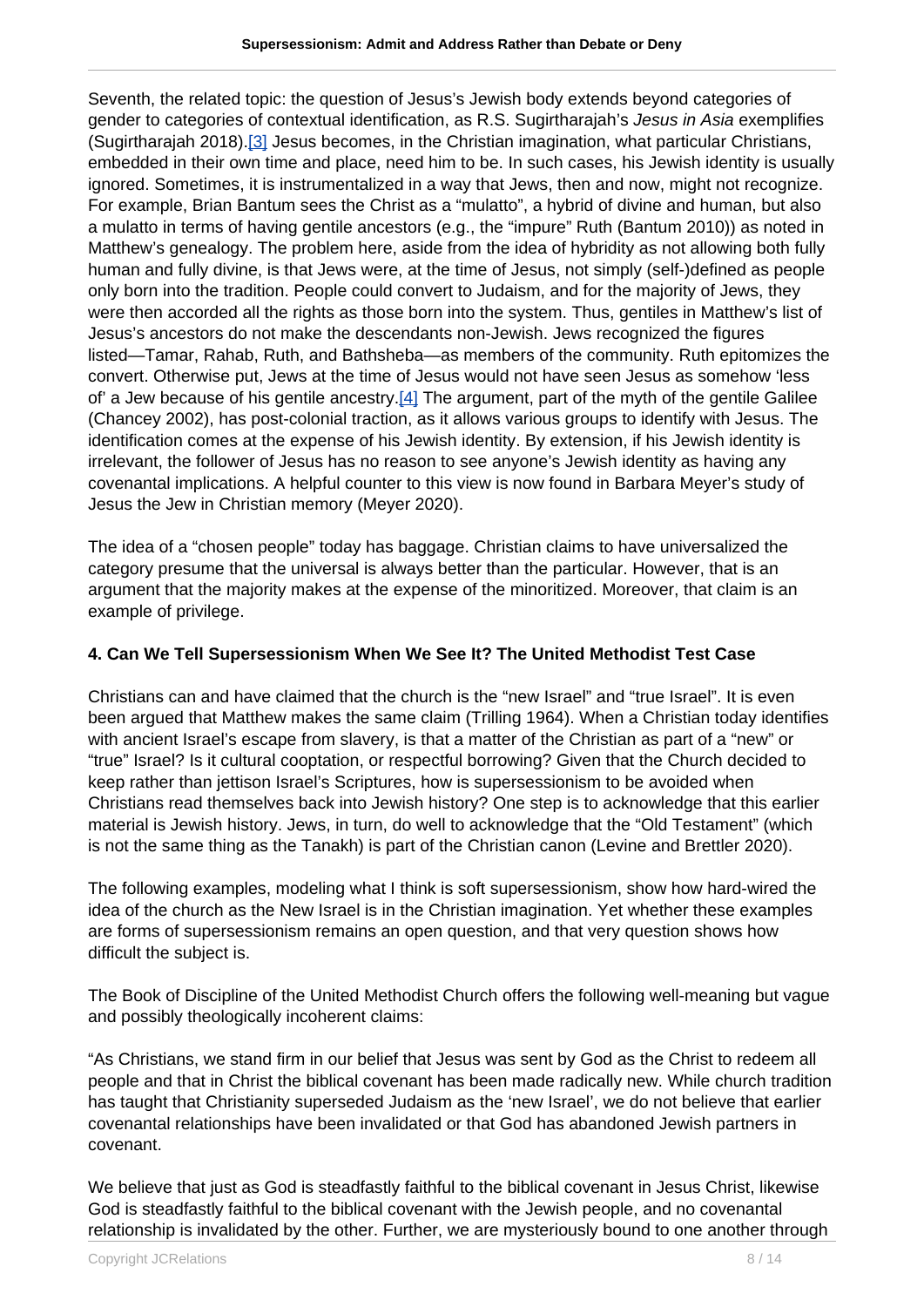our covenantal relationships with the one God and Creator of us all. The covenant God established with the Jewish people through Abraham, Moses, and others continues because it is an eternal covenant. Paul proclaims that the gift and call of God to the Jews is irrevocable (Romans 11:29). Thus, we believe that the Jewish people continue in covenantal relationship with God. (UMC 2016)".

The statement does not describe which "biblical covenant" (with Noah, Abraham, Moses, or/and David) has become "radically new" or what the "radically new" elements are. Further, the statement does not actually abandon the view of the Church as the "new Israel" or the claim that "Christianity superseded Israel". The statement acknowledges earlier uses of "new Israel" but does not make clear whether Methodists today can, or should, claim the title.

Were the text speaking against the idea of a "new Israel", the message was not received by church authorities. On the "Resource UMC" page, Bishop Christian Alsted explains Acts 15–16 as indicating how "the rebuilt house of Israel was the Church, the new Israel, and the church encompassed all people" (Alsted 2019). The promotion of universalism over particularism as well as the eliding of the particularism of Christian soteriological exclusivity underlies the citation. Similarly, on his faculty page at the Saint Paul School of Theology, Dr. Israel Kamudzandu, Associate Professor of New Testament Studies and Biblical Interpretation, Linsey P. Pherigo Chair and UMC elder, explains how "Paul's letter to the Romans has been a source of interest and motivation for me with its call for a 'New Israel', or a Godly nation" (Kamudzandu 2021). These examples are only two of many easily found with a google search of "United Methodist" and "New Israel". The same exercise works for a variety of other denominations, and my comments here about what United Methodist clergy say, despite position papers, can be extended to other denominations as well. The idea of the church as the "new Israel" is sufficiently hard-wired into the language of the Church, exemplified by a bishop and a seminary professor, that it prevails regardless of formal statements.

Next, the UMC text does not make clear if Jews have any special standing; apparently, since it indicates salvation is through Jesus, who makes everything "radically new", and since it does not prohibit evangelizing Jews (it prohibits coercion), the status of the Jew is covenant in name only. Jews for Methodists are not children of the devil, but the local Methodist, having read this statement, may well, and should, given Christian teaching, find baptism and Eucharist of greater import than, and as replacing, circumcision and the Seder.

For Christians and other groups that claim some attachment to ancient Israel's story, replacement theology is simply part of the culture; it is not meant malevolently, and in most cases, it is not recognized. Members of minoritized churches that read themselves into the Exodus story are not, as far as I can tell, working out an epistemology by which they replace Jews. They may not know any Jews, or care about Jewish history. For example, various and diverse Black-defined communions as early as the nineteenth century saw themselves as the "true Jews" who escape slavery to freedom, find themselves in Diaspora, and will be the new light to the nations (Chireau and Deutch 2000; Chireau 2000). Whether they knew any actual Jews is a separate question.

On the other hand, for Christians to claim themselves the "New Israel" or the "new people of God" need not invalidate an ongoing role for Jews, qua Jews, the old Israel. Even the famous Nostra Aetate of Vatican II, the document that created a sea change in Roman Catholic views of Jews and Judaism by denying that all Jews bear responsibility for the death of Jesus and by affirming that all religions have appropriate responses to the search for the divine in the human heart, uses this new and old language. Nostra Aetate #4 includes the claim, "Although the Church is the new people of God, the Jews should not be presented as rejected or accursed by God, as if this followed from the Holy Scriptures…. Furthermore, in her rejection of every persecution against any man, the Church, mindful of the patrimony she shares with the Jews and moved not by political reasons but by the Gospel's spiritual love, decries hatred, persecutions, displays of anti-Semitism, directed against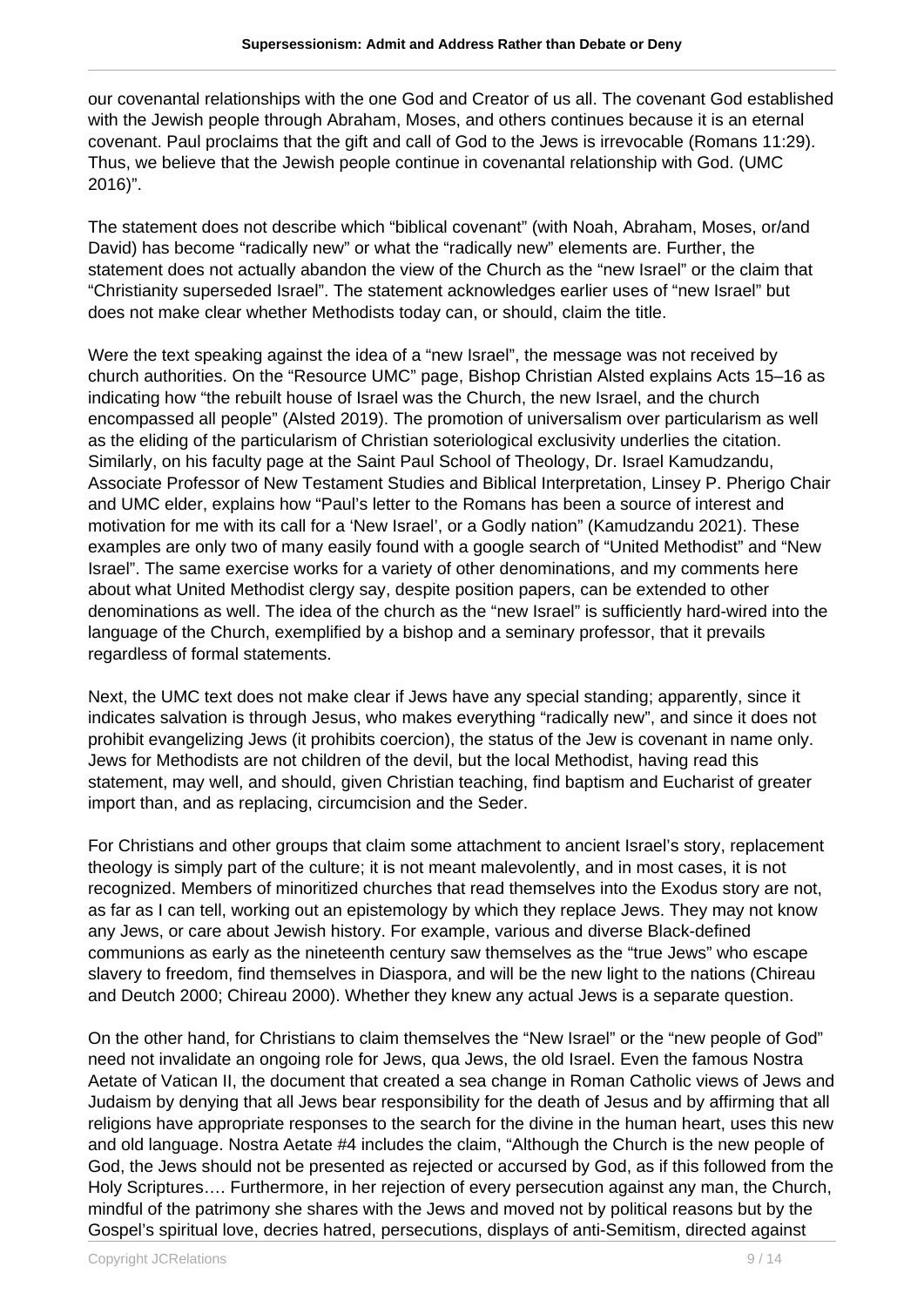Jews at any time and by anyone". Patrimony is shared by the old and new people. It is a nice start.

# **5. Reflection**

Supersessionism, hard and soft, is here to stay; it is a marker of both Jewish and Christian thought. While for Christians, the matter of how Jews stand in relation to the covenants with Abraham, Moses and the Jewish people, and David are matters of theological discussion, for Jews, answers to those same questions have been matters, literally, of life and death. Supersessionism is of interest today because Christians are reacting to the complicity of their co-religionists in the Shoah. As matters of white privilege and racism, cultural appropriation and Christian universalism become more important, my suspicion is that Christian interest in supersessionism of the Jews will be of increasingly less concern.

I suspect that Jewish concerns with Christian supersessionism will be increasingly regarded as special pleading. More likely will be claims, such as since "God shows no partiality" (Acts 10:4), then the Jews should not be seen as having special covenantal status. Increasing attention to Israeli settlement expansion will result in increasing denial of the covenantal promise of the land. We can already see this move in the tendency of journalists and novelists to identify Jesus as a "Palestinian" (Levine 2007; Sternthal 2020). Use of Exodus imagery by Christian churches coupled with the depiction of Mary, Jesus, and other New Testament figures as in the image of the artist will increasingly ignore whatever Jewish identity Jesus had. While the world abhors cultural appropriation, and while the woke among us would be horrified today were, for example, the Sharks in West Side Story not played by Latinx individuals, few would care that Jewish characters are played by white non-Jews (Ivry 2021). We have seen how the easy employ of "new Israel" in Christian discourse will suggest a supersessionist move, even when none is intended.

Today, knowledge of the Shoah as a, if not the, human tragedy, is fading even as the popularity of Nazi imagery and ideology is on the rise. In previous decades, Christians felt the need to explain how other Christians, as individuals and as ecclesial bodies, committed sins of both commission and omission against Jews and other groups targeted by the Nazis and their allies. Today, the concern is less with the past than with the present, and our presentist society attends not to the sins of the past (and for non-Europeans, what *Europe* did), but with sins of the present, as attention to sexual abuse, racist oppression, privilege, voices previously not part of national conversation, and so on occupy our attention. The Jews—and their sufferings caused in part by the teachings of the church—are less of an issue. Hence, again, the ethical imperative: to ignore what ecclesial teaching has said about Jews is to ignore one of the causes of what has been called the "longest hatred".

Supersessionism is a problem with multiple tentacles. The problem will remain. Theologians will talk and articles will be written. Little if anything will change. A more historically precise reading of Paul or at least a promotion of Romans 11 over Galatians and 1 Thessalonians would be of enormous help, but I doubt those who hold to the conservative Protestant readings, which need to find some fault with Judaism in order to understand Paul and so their own theology, will make such corrections. When Christians denied Jewish covenantal status in the past, it was much easier to affirm multiple negative charges. The result was forced conversions, crusades, ghettoization, pogroms, and death camps. For theological and exegetical reasons, but especially for practical ones, Christians cannot afford to ignore the problem of supersessionism.

## **References**

**Alsted, Christian (Bishop)**. 2019. Remembering the Mission During Disagreements: A Reading of Acts 15-16. Content originally published 30 July 2019 by Emerging: God Is Doing a New Thing in United Methodism, an Online Forum Sponsored by the Connectional Table. Available online: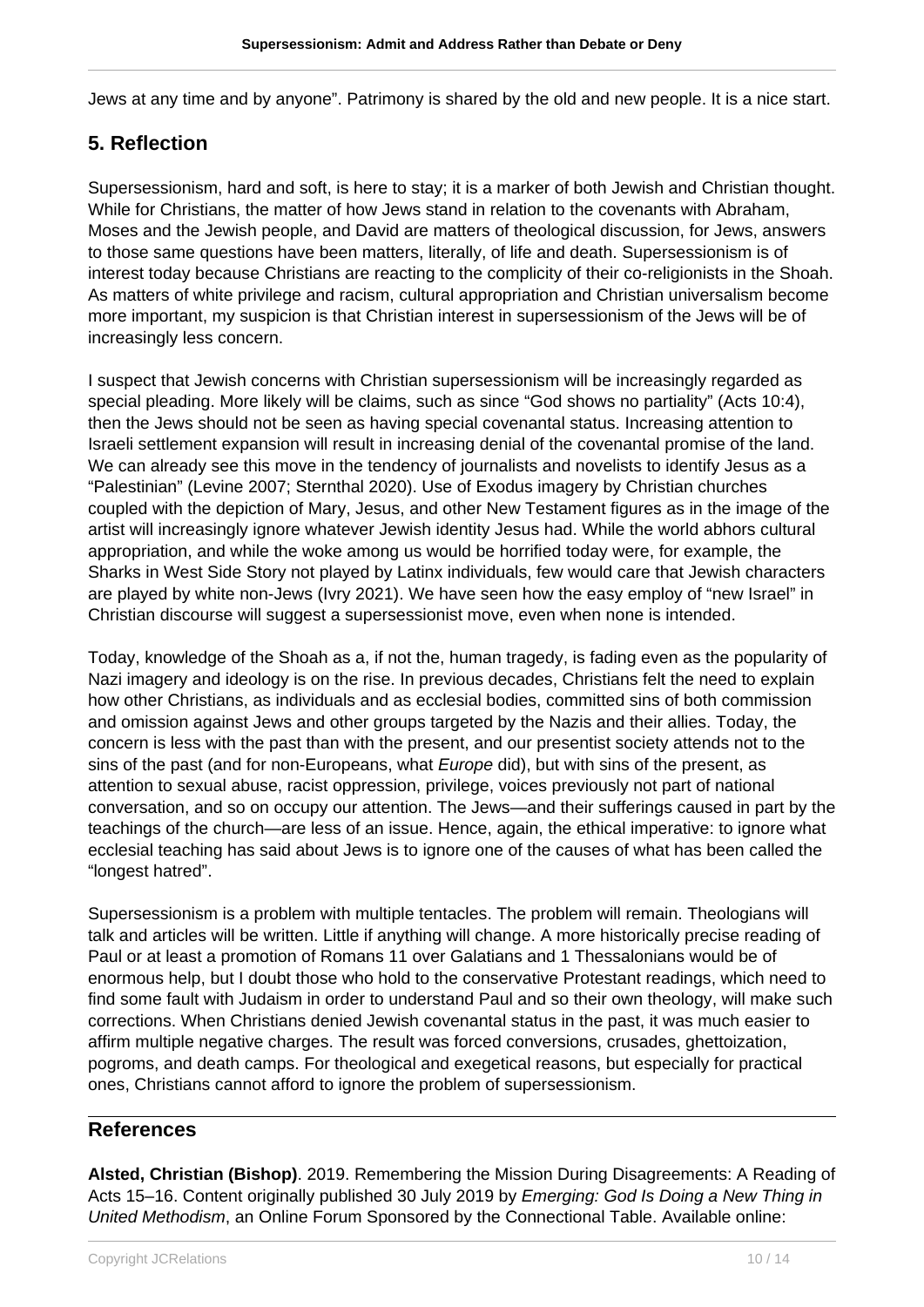<https://www.resourceumc.org/en/content/remembering-the-mission-during-disagreements> (accessed on 21 December 2021).

**Badiel, David**. 2021. Jews Don't Count. London: HarperCollins.

**Bantum, Brian**. 2010. Redeeming Mulatto: A Theology of Race and Christian Hybridity. Waco: Baylor University Press.

**Batnitzky, Leora**. 2011. How Judaism Became a Religion: An Introduction to Modern Jewish Thought. Princeton: Princeton University Press.

**Ben-Johanan, Karma**. 2022. Jacob's Younger Brother: Christian-Jewish Relations after Vatican II. Cambridge: Harvard University Press.

**Buell, Denise Kimber.** 2005. Why This New Race: Ethnic Reasoning and Early Christianity. Gender, Theory, and Religion. New York: Columbia University Press.

**Chancey, Mark.** 2002. The Myth of a Gentile Galilee. SNTSMS 118. Cambridge: University Press.

**Chireau, Yvonne**. 2000. Black Culture and Black Zion. African American Religious Encounters with Judaism, 1790–1930, An Overview. In African American Religious Encounters with Judaism. Edited by Yvonne Chireau and Nathaniel Deutch. New York: Oxford University Press, pp. 16–32.

**Chireau, Yvonne, and Nathaniel Deutch**, eds. 2000. African American Religious Encounters with Judaism. New York: Oxford University Press.

**Donaldson, Terrance**. 2006. Jewish Christianity, Israel's Stumbling, and the Sonderweg Reading of Paul. JSNT 29: 27–54.

**Donaldson, Terrance**. 2016. Supersessionism and Early Christian Self-Definition. JJMJS 3: 1–32.

**Gager, John G.** 1983. The Origins of Anti-Semitism: Attitudes toward Judaism in Pagan and Christian Antiquity. New York: Oxford University Press, pp. 193–264.

**Gager, John G.** 2015. Who Made Early Christianity? The Jewish Lives of the Apostle Paul. American Lectures in the History of Religions. New York: Columbia University Press.

**Gaston, Lloyd**. 1987. Paul and the Torah. Vancouver: University of British Columbia Press.

**Gottlieb, Michah**, ed. 2011. Moses Mendelssohn: Writings on Judaism, Christianity, and the Bible. Tauber Institute for the Study of European Jewry. Waltham: Brandeis University Press.

**Hesslein, Kayko Driedger**. 2015. Dual Citizenship: Two-Natures Christologies and the Jewish Jesus. London: Bloomsbury.

**Ivry, Benjamin**. 2021. Does Sarah Silverman Actually Have a point about 'Jewface'? Available online: [https://forward.com/culture/476527/does-sarah-silverman-actually-have-a-point-about](https://forward.com/culture/476527/does-sarah-silverman-actually-have-a-point-about-jewface/)[jewface/](https://forward.com/culture/476527/does-sarah-silverman-actually-have-a-point-about-jewface/) (accessed on 11 October 2021).

**Jacobs, Andrew** S. 2012. Christ Circumcised: A Study in Early Christian History and Difference. Philadelphia: University of Pennsylvania Press.

**Kamudzandu, Israel.** 2021. Available online:<https://www.spst.edu/israel-kamudzandu/>(accessed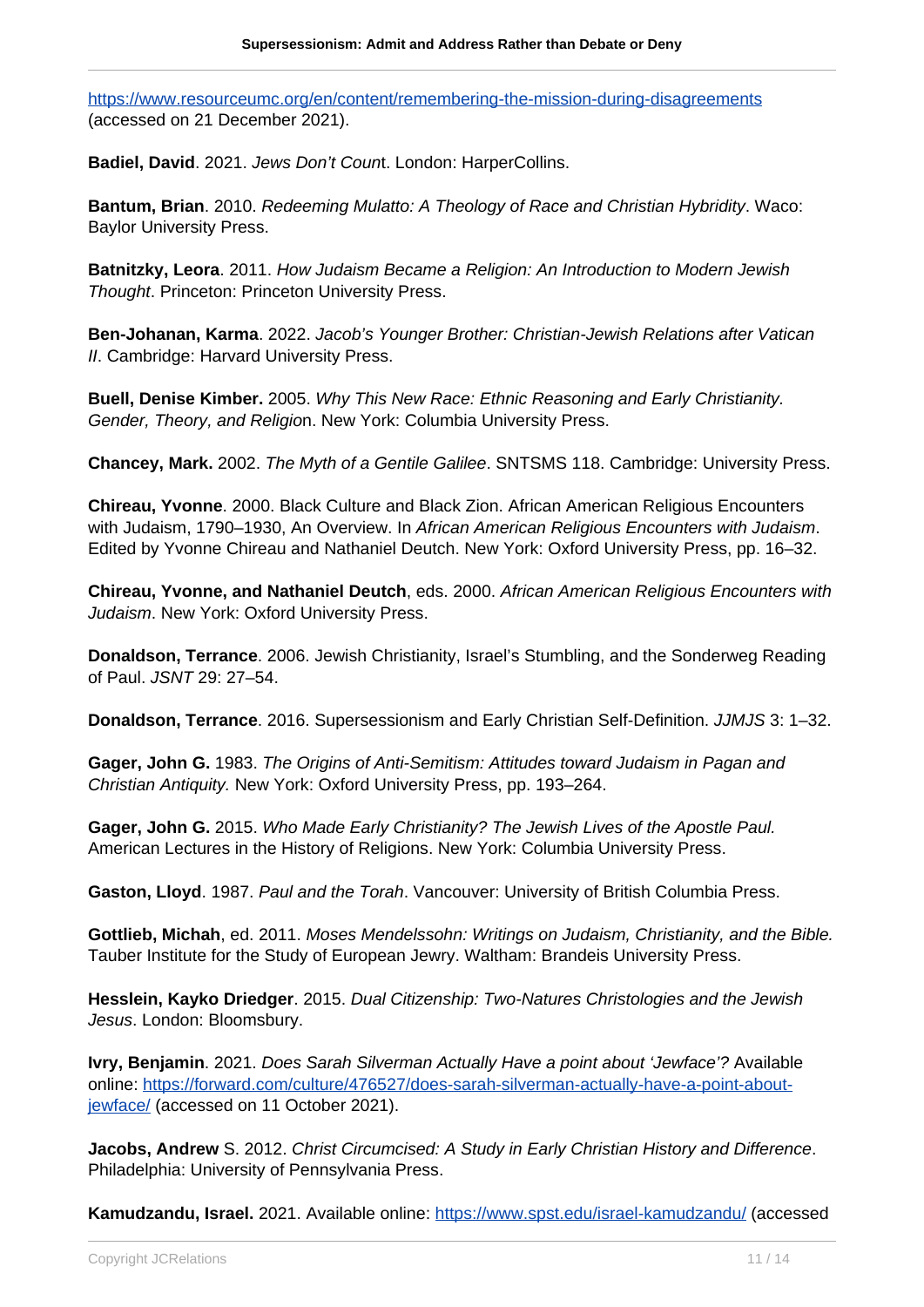on 7 February 2022).

**Kinman, Brent.** 1999. Parousia, Jesus' 'A-Triumphal' Entry, and the Fate of Jerusalem (Luke 19:28–44). JBL 118: 279–94.

**Kinzer, Mark S**. 2015. Searching Her Own Mystery: Nostra Aetate, the Jewish People, and the Identity of the Church. Eugene: Cascade Books.

**Levine, Amy-Jill.** 2007. The Misunderstood Jew: The Church and the Scandal of the Jewish Jesus. New York: HarperCollins.

**Levine, Amy-Jill**. 2011. Matthew's Portrayal of the Synagogue and its Leaders. In The Gospel of Matthew at the Crossroads of Early Christianity. Edited by Donald Senior. Bibliotheca Ephemeridum Theologicarum Lovaniensium 243. Leuven: Peters, pp. 177–93.

**Levine, Amy-Jill**. 2021. The Gospel and the Land Revisited: Exegesis, Hermeneutics, and Politics. In Peace and Faith: Christian Churches and the Israeli-Palestinian Conflict. Edited by Cary Nelson and Michael C. Gizzi. Presbyterians for Middle East Peace. Philadelphia and Boston: Academic Studies Press, pp. 130–51. [Google Scholar]

**Levine, Amy-Jill, and Marc Zvi Brettler**. 2020. The Bible with and Without Jesus: How Jews and Christians Read the Same Stories Differently. New York: HarperOne.

**Littell, Franklin**. 1975. The Crucifixion of the Jews. New York: Harper & Row.

**Meyer, Barbara U**. 2020. Jesus the Jew in Christian Memory: Theological and Philosophical Explorations. Cambridge: Cambridge University Press.

**Nelson, Cary, and Michael C. Gizzi**, eds. 2021. Peace and Faith: Christian Churches and the Israeli-Palestinian Conflict. Presbyterians for Middle East Peace. Philadelphia and Boston: Academic Studies Press.

**Nelson, Cary.** 2021. Introduction. In Peace and Faith: Christian Churches and the Israeli-Palestinian Conflict. Edited by Cary Nelson and Michael C. Gizzi. Presbyterians for Middle East Peace. Philadelphia and Boston: Academic Studies Press, pp. 130–51, (esp. "The Status of Being Chosen," pp. 51–61).

**Novak, David.** 1992. Jewish-Christian Dialogue: A Jewish Justification. New York: Oxford University Press.

**Novak, David**. 2019. Supersessionism Hard and Soft. First Things. (February 2019). Available online:<https://www.firstthings.com/article/2019/02/supersessionism-hard-and-soft> (accessed on 21 December 2021).

**Novenson, Matthew**. 2022. Anti-Judaism and Philo-Judaism in Pauline Studies, Then and Now. In Protestant Bible Scholarship; Antisemitism, Philosemitism and Anti-Judaism. Edited by Arjen Bakker, Rene Bloch, Yael Fisch, Paula Fredriksen and Hindy Najman. Supplements to the Journal for the Study of Judaism 200. Leiden: Brill.

**Oliver, Isaac W.** 2021. Luke's Jewish Eschatology: The National Restoration of Israel in Luke-Acts. New York: Oxford University Press.

**PC [USA]**—Presbyterian Church (PC) USA. 1987. GA Minutes. A Theological Understanding of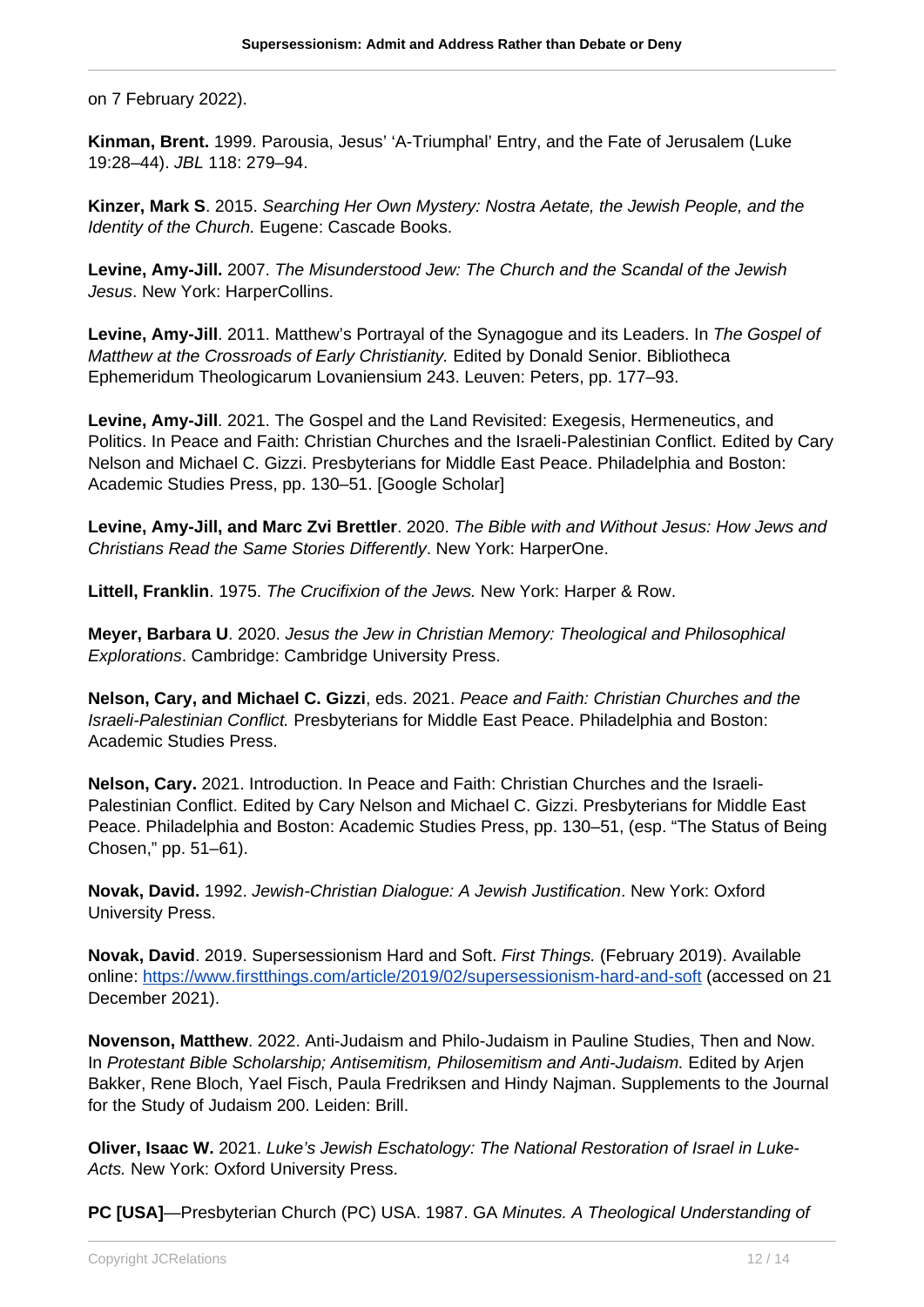the Relationship between Christians and Jews. pp. 417–24. Available online: [https://www.presbyterianmission.org/wp-content/uploads/christiansjews1.pdf \(](https://www.presbyterianmission.org/wp-content/uploads/christiansjews1.pdf)accessed on 21 December 2021).

**Reinhartz, Adele.** 2018. Cast out of the Covenant: Jews and Anti-Judaism in the Gospel of John. Lanham: Lexington Books/Fortress Academic.

**Schaser, Nicholas.** 2017. Matthew and the Rabbis: Symbol and Scripture in Gospel and Midrash. Ph.D. dissertation, Vanderbilt University, Nashville, TN.

**Soulen, R. Kendall.** 1996. The God of Israel and Christian Theology. Minneapolis: Fortress Press. [Google Scholar]

**Soulen, R. Kendall.** 2019. Supersessionism. In Encyclopedia of Jewish-Christian Relations Online. Edited by Walter Homolka, Rainer Kampling, Amy-Jill Levine, Christoph Markschies, Peter Schäfer and Martin Thurner. Berlin and Boston: De Gruyter, Available online: <https://www.degruyter.com/database/EJCRO/entry/ejcro.9724136/html>(accessed on 21 December 2021).

**Sternthal, Tamar.** 2020. The New York Times, Jesus and Palestine. Camera (Committee for Accuracy in Middle East Reporting and Analysis). Available online: [https://www.camera.org/article/the-new-york-times-jesus-and-palestine/](http://http://) (accessed on 21 December 2021).

**Sugirtharajah, Rasiah.** S. 2018. Jesus in Asia. Cambridge: Harvard University Press.

**Svartvik, Jesper**. 2011. Supersessionism. Bible Odyssey. Available online: <https://www.bibleodyssey.org:443/passages/related-articles/supersessionism>(accessed on 21 December 2021).

**Trilling, Wolfgang.** 1964. Das wahre Israel: Studien zu Theologie des Matthäus Evangeliums, 3nd ed. Munich: Kösel-Verlag.

**United Methodist Church (UMC)**. 2016. Book of Resolutions: United Methodist Guiding Principles for Christian-Jewish Relations. In The Book of Resolutions of The United Methodist Church. Available online: [https://www.umc.org/en/content/book-of-resolutions-united-methodist-guiding](https://www.umc.org/en/content/book-of-resolutions-united-methodist-guiding-principles-for-christian-jewish-relations)[principles-for-christian-jewish-relations](https://www.umc.org/en/content/book-of-resolutions-united-methodist-guiding-principles-for-christian-jewish-relations) (accessed on 21 December 2021).

<sup>[1]</sup> Subsequent quotes in this section are from Soulen's EJCR article unless otherwise noted. Soulen cites additional forms of supersessionism including theological supersessionism (A. Roy Eckardt), hard/harsh and soft/mild supersessionism (David Novak), punitive and economic supersessionism (Soulen, Vlach, cf. Karl Barth). Donaldson (2016, p. 8) argues for the "need for a typology of supersessionism" which includes Israel in toto as the Binary Opposite of the True People of God (so Marcion); Israel as Containing Binary Opposites within Itself from the Beginning (Ignatius of Antioch, Justin Martyr, Epistle of Barnabas); Israel as a Failed Entity, Rejected by God and Replaced with a Church Drawn Primarily from the Gentiles (Cyprian, possibly Matthew, possibly Luke, possibly John); Israel as an Entity of the Past, Having Had a Certain Preparatory Role to Play but Now Superseded by a Church in which Ethnic Distinctions Have No Fundamental Significance (Matthew, Hebrews, Melito of Sardis); Israel as Succeeded by Christ, Who Provides the Sole Point of Continuity between Israel of the Past and the Church of the Present (possibly Galatians, Matthew); Israel as Succeeded by a Jewish Remnant, Supplanted by Gentiles Who Come in to Replace Unbelieving Jews, and variations on these themes, to the more positive Israel Apart from the Church as Having Some Theological Validity, in that 'All Israel Will be Saved' through Christ and Israel and the Gentile Church as Co-existing Peoples, Relating to God through Parallel Covenants (Pseudo-Clementines).

<sup>[2]</sup> Identification of Jews as a "religion" according to Enlightenment categories enters primarily with Moses Mendelsohn (1729–1786). See Batnitzky (2011); for sources, see Gottlieb (2011).

<sup>[3]</sup> For examples of contextual theological approaches that take Jewish identity seriously, see, for example, the 2021 annual meeting of the Society for Post-Supersessionist Theology, where the speakers, Willie Jennings, Daniel Lee, and Gerald McDermott offered papers on and then discussed the theme of "Supersessionism, Nations, and Race".

<sup>[4]</sup> For summary and critiques of contextualized Jesuses, see, e.g., Hesslein (2015), especially Chapter 3, "Jesus as Human Citizen", pp. 39–74.